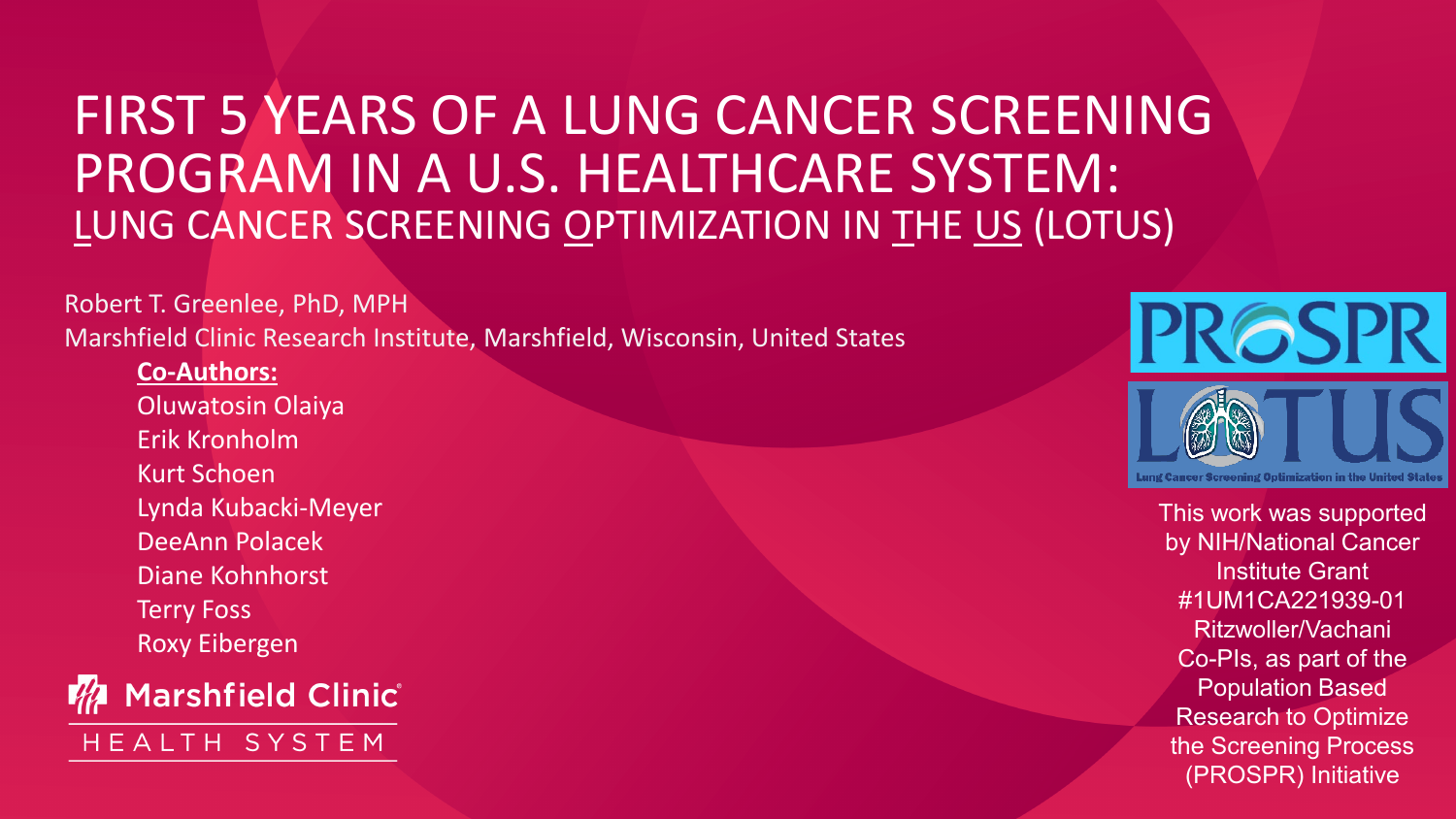# LUNG CANCER SCREENING – U.S. CONTEXT

|                             | <b>USPSTF 2013</b> | <b>USPSTF 2021</b> |
|-----------------------------|--------------------|--------------------|
| Age                         | 55-80              | 50-80              |
| Pack-years                  | $\geq 30$          | $\geq 20$          |
| Currently smoke or<br>quit: | $<$ 15 years       | $<$ 15 years       |



- In clinical trials, lung cancer screening (LCS) with lowdose CT imaging of the chest reduced mortality in longterm heavy smokers
	- Recommended as a preventive service in the US Dec. 2013
- No organized national or statewide screening program
	- Implementation is health system-, or even provider-specific
	- Uptake in at-risk patients remains fairly low
- LOTUS (Lung cancer screening Optimization in The US)
	- Data platform across 5 health systems to conduct observational research on LCS delivery, effectiveness, and on disparities across demographic, clinical, and social subgroups
- This analysis summarizes the first 5+ years of LCS in one health system with a decentralized screening approach

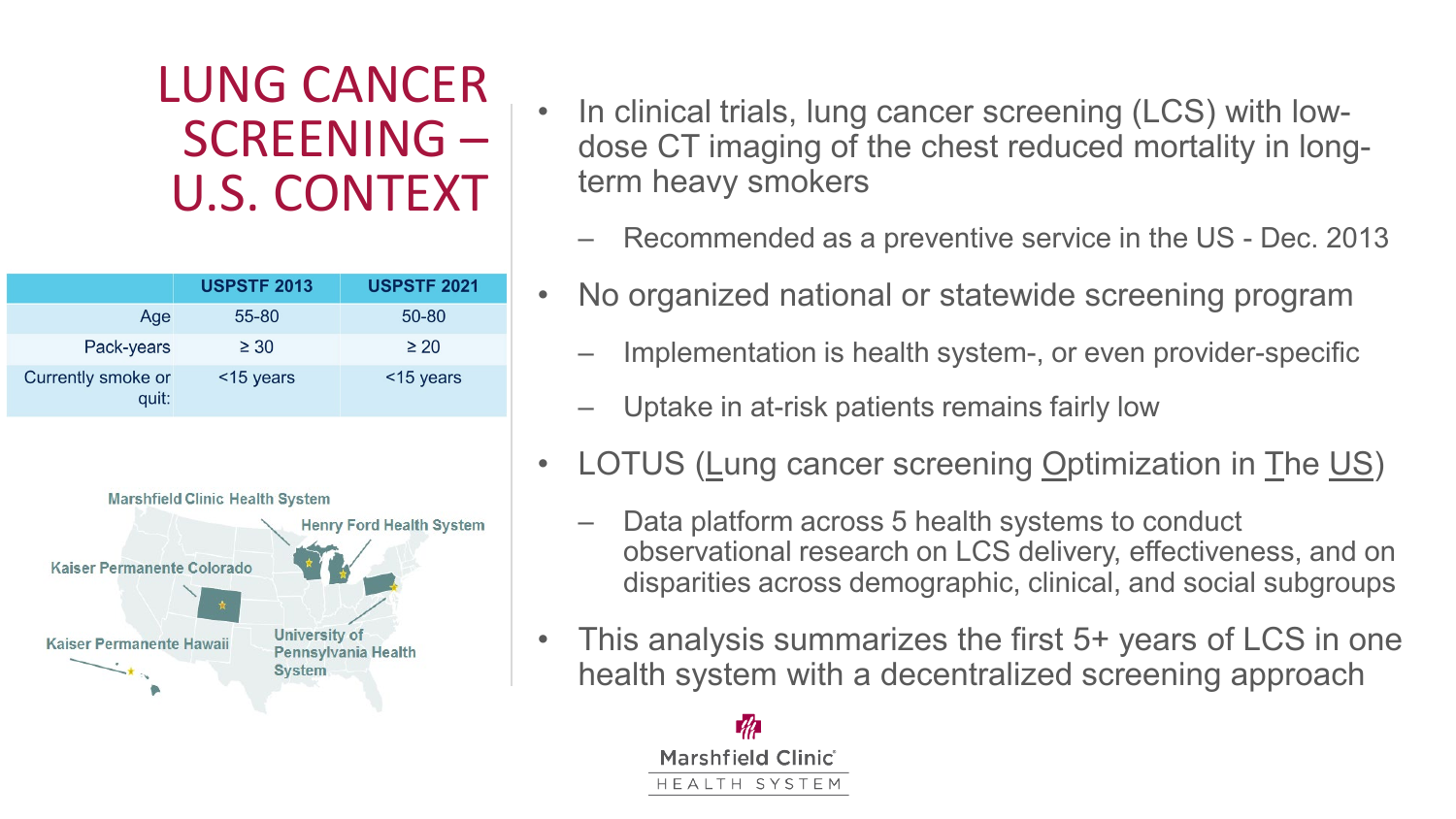#### UNDERLYING PATIENT POPULATION AND LUNG CANCER SCREENS

- 187,696 health system patients age 30-89 in observational cohort
	- 1619 patients received a baseline LCS between 2014 and 2019
	- 50% of those screened have also received at least one post-baseline scan



Baseline Screenings by Year

Post-Baseline scans by Year

\* 2019 Annualized from first 9 months of data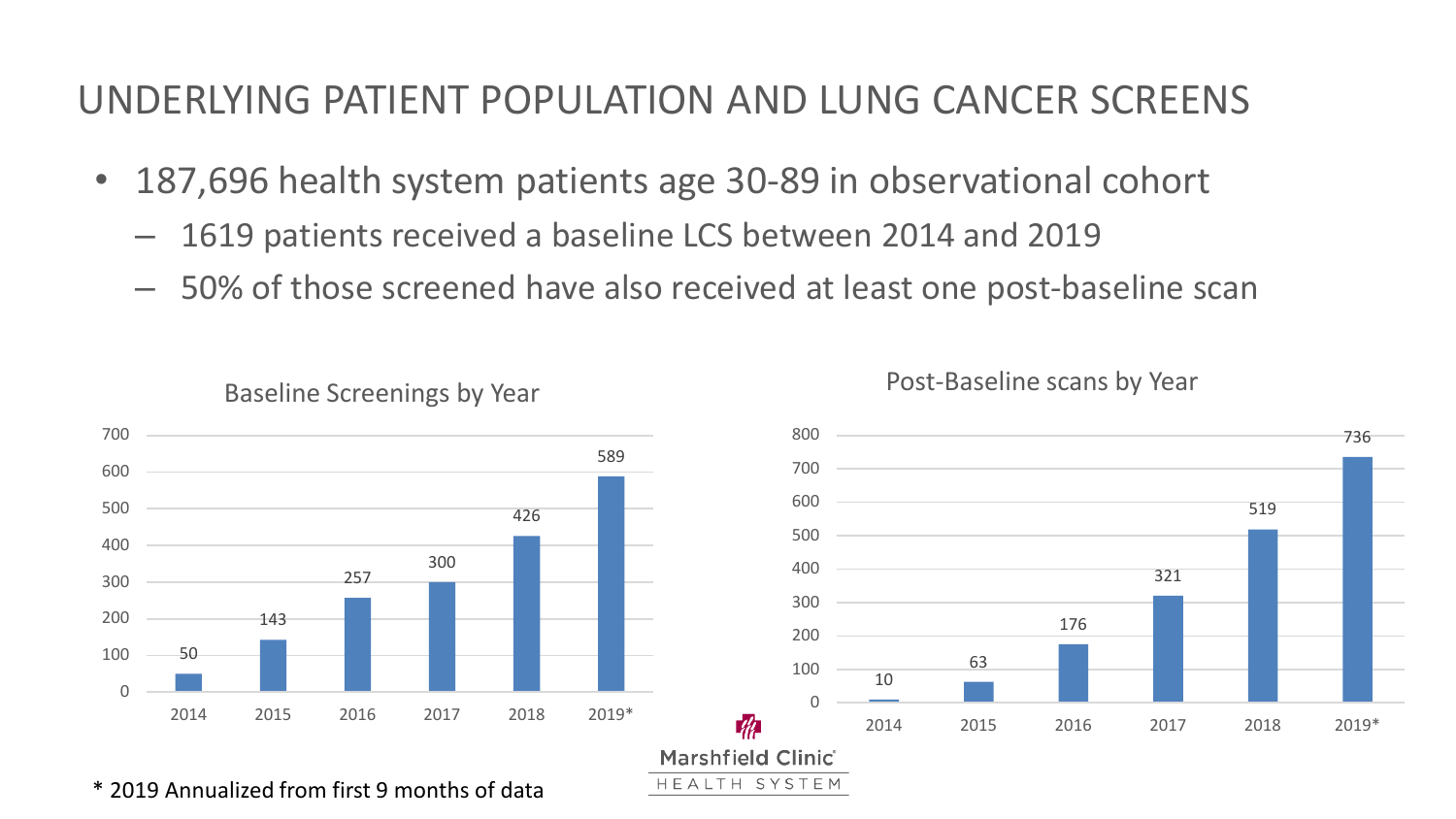#### SCREENED POPULATION CHARACTERISTICS

 $\mathscr{H}$ 





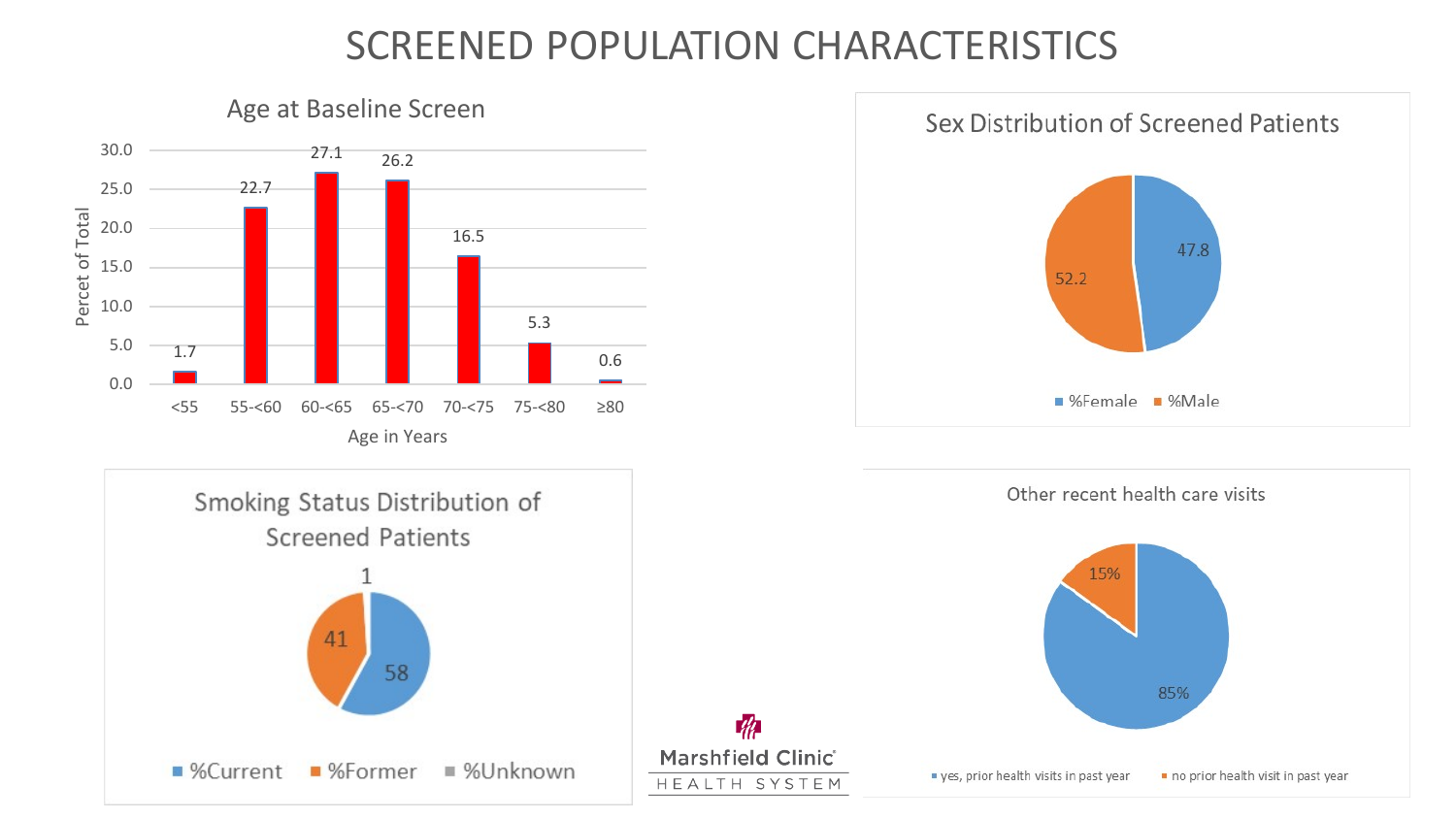#### SCREENING CHARACTERISTICS